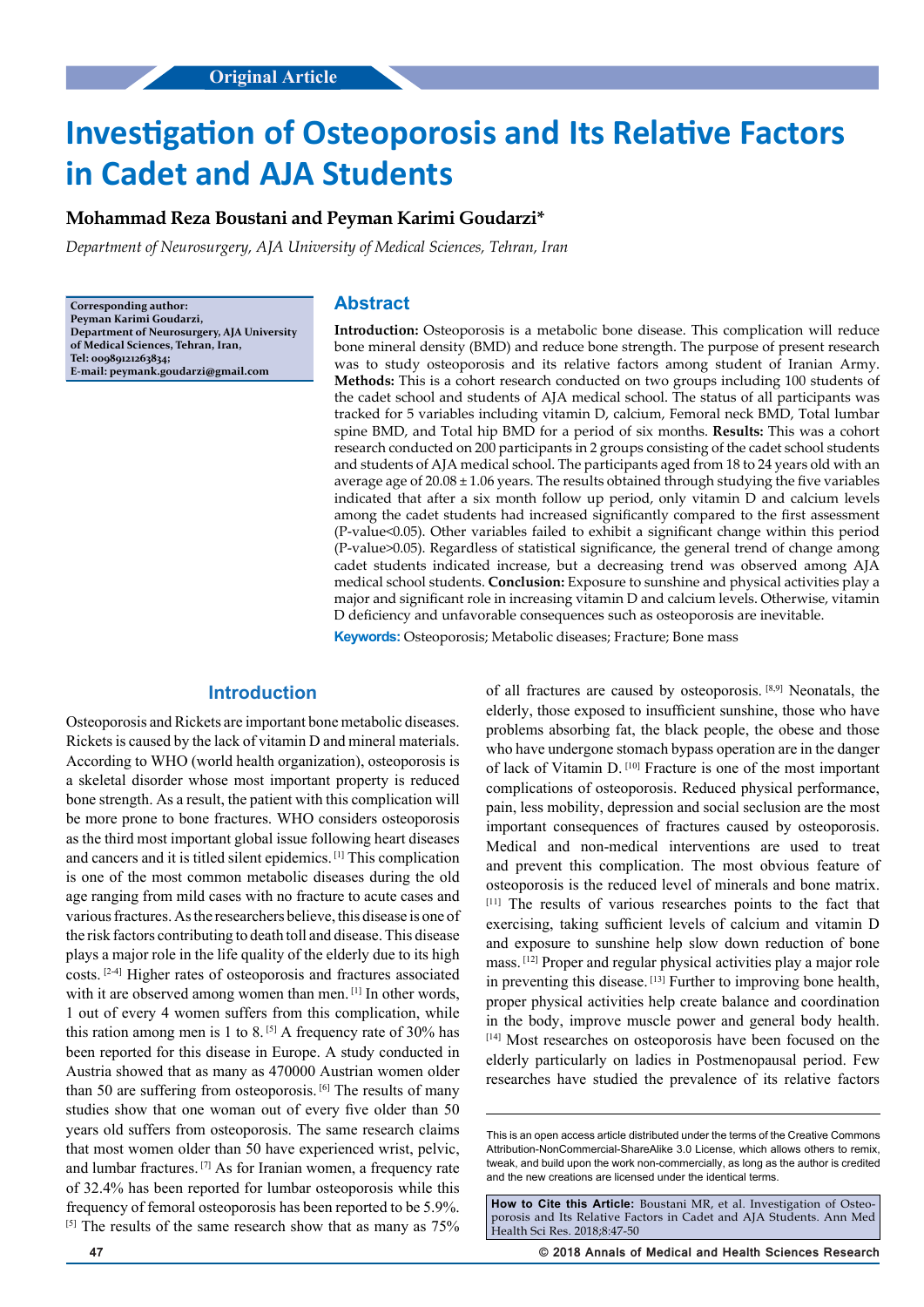among university students. What's more, the present research has also studied the role of the daily schedule of various colleges in bone health. The present research seeks to study the relative factors of osteoporosis among various ranks of AJA students. As a matter of fact, the present research seeks to study and compare the effect of various schedules in the cadet and medical schools of AJA (in terms of morning exercise, physical activity and exposure to sunshine) on osteoporosis (assessed by measuring bone density) and its relative factors such as vitamin D and calcium levels.

## **Materials and Methods**

This is a prospective, cohort research conducted on the students of medical and cadet schools of AJA resorting to Khanevadeh and Imam Reza Hospital in 2015-2017. Those who had no previous history of taking Vitamin D or pathological fractures took part in the research. If the participants took medicines without doctor's prescription, they would be eliminated due to low levels of vitamin D. Based on previous studies and with due consideration of the inclusion and exclusion criteria, the participants were divided into two groups each consisting of 100 students. The participants took part in the research voluntarily and with due consideration of medical ethics principles after obtaining the written consent. 10% of the first three-year students in the medical and cadet schools were evaluated prospectively. The participants were studied in terms of vitamin D and calcium levels and bone mineral density in the lumbar, femoral and hip areas. These laboratory assessments were conducted once at the beginning of the research. Without any intervention, these students were once again assessed in terms of vitamin D, calcium, and bone mineral density levels. IBM SPSS Statistics v.23 was used to analyze the data and the normality of data was studied for all variables. Proper statistical tests were utilized based on the normality status. Paired Samples t-test and Wilcoxon Test were used to analyze the data. The level of statistical significance in this research (P-value) was set to less than 0.05.

#### **Results**

The participants aged 18 to 24 with an average of  $20.08 \pm 1.06$ 

years. The weight and height of the participants were also measured. It turned out that the participants weighed from 51 to 90 kg with an average of  $70.13 \pm 7.90$  kg and their average height was  $175.85 \pm 5.48$  cm. A review of age, weight, and height of participants in each group showed that those in the medical school exhibited higher means in all three variables than those in the cadet school. Wilcoxon non-parametric test was used to compare levels of Vitamin D in the first and second assessment for participants. The results showed that in spite of reduced vitamin D levels in the second phase of assessment among students of medical school of AJA, this difference was not significant (P-value>0.05). On the other hand, the results of this statistical test showed that the average level of vitamin D among the cadet school students in the second assessment had increased significantly compared to the first assessment (P-value<0.05) [Table 1].

The vitamin D levels of the participants in the first and second phase of assessment was also studied. A review of data pointed to an unexpected fact indicating that a large number of students in both groups were in the deficient (Vit-D<10) and insufficient (Vit-D<30) levels, but the improving trend of vitamin D levels was more obvious among cadet school students. Next, the calcium levels measured in two phases among cadet school and medical school students were analyzed and compared with one another. The statistical analysis by Wilcoxon non-parametric test confirmed the fact that the calcium levels measured in the two phases exhibit no significant change among medical school students and this level has stayed relatively constant and fixed (P-value>0.05). However, observations point to the fact that the calcium levels measured in the second phase were significantly more than what was observed in the first phase  $(P-value<0.05)$ [Table 2].

An analysis of the difference between the measured values of Total lumbar spine BMD in the both defined stages for both groups was one of the main goals of this research which we will discuss in details here. In this analytical process where the statistical parametric test of Paired Samples T-test was used for both groups, it turned out that after 6 months no statistically

| Table 1: Ranking and comparison of vitamin D levels in the first and second assessment among the two groups. |           |                  |        |                       |             |                    |          |         |  |  |
|--------------------------------------------------------------------------------------------------------------|-----------|------------------|--------|-----------------------|-------------|--------------------|----------|---------|--|--|
| <b>Wilcoxon Test</b>                                                                                         |           |                  |        |                       |             |                    |          |         |  |  |
|                                                                                                              |           |                  | Mean   | <b>Std. Deviation</b> | N-Mean Rank | <b>P-Mean Rank</b> | z        | P-value |  |  |
| Medical school<br>students                                                                                   | Variables | F-D <sub>3</sub> | 24.041 | 14.174                | 49.23       | 51.88              | $-0.120$ | 0.904   |  |  |
|                                                                                                              |           | $S-D3$           | 23.675 | 7.553                 |             |                    |          |         |  |  |
| Cadet school<br>students                                                                                     | Variables | $F-D3$           | 14.354 | 8.620                 | 26.14       | 52.33              | $-8.053$ | 0.001   |  |  |
|                                                                                                              |           | $S-D3$           | 19.595 | 8.290                 |             |                    |          |         |  |  |
| F: First stage measurement                                                                                   |           |                  |        |                       |             |                    |          |         |  |  |
| S: Second stage measurement                                                                                  |           |                  |        |                       |             |                    |          |         |  |  |

**Table 2: Ranking and comparison of calcium levels in the first and second phases of assessment among the two groups. Wilcoxon Test**

|                             |           |           | Mean    | <b>Std. Deviation</b> | N-Mean Rank | P-Mean Rank |          | <b>P-Value</b> |
|-----------------------------|-----------|-----------|---------|-----------------------|-------------|-------------|----------|----------------|
| Medical school<br>students  | Variables | F-Calcium | 9.58600 | 0.482841              | 47.55       | 47.42       | $-1.447$ | 0.148          |
|                             |           | S-Calcium | 9.51600 | 0.605817              |             |             |          |                |
| Cadet school<br>students    | Variables | F-Calcium | 9.43700 | 0.446910              | 15.63       | 49.42       |          | 0.001          |
|                             |           | S-Calcium | 9.93800 | 0.421584              |             |             | $-8.242$ |                |
| F: First stage measurement  |           |           |         |                       |             |             |          |                |
| S: Second stage measurement |           |           |         |                       |             |             |          |                |

**Annals of Medical and Health Sciences Research | Volume 8 | Issue 2 | March-April 2018 48**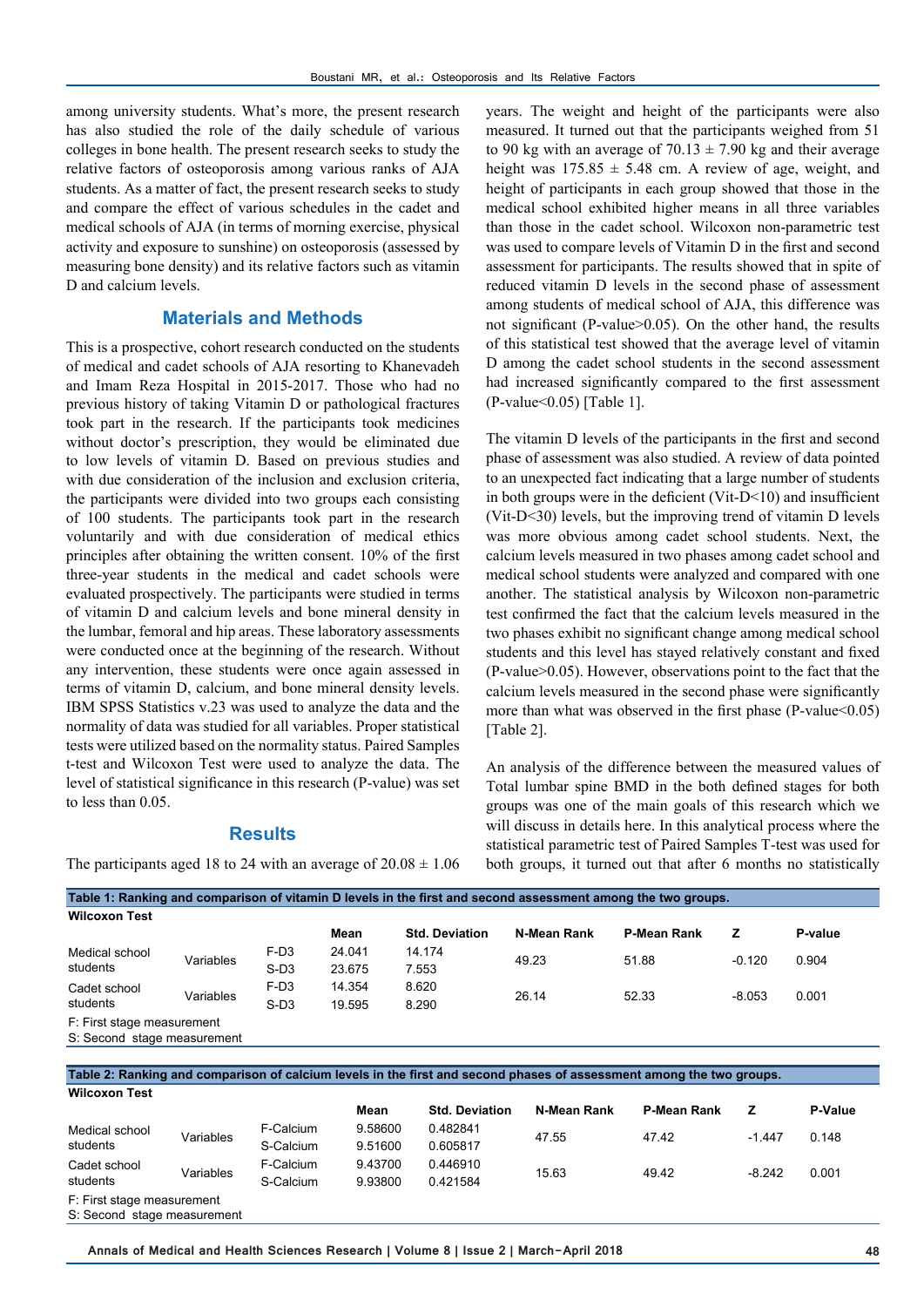significant difference was observed between the two groups in terms of lumbar spine BMD levels (P-value>0.05) [Table 3].

Femoral neck BMD is another parameter measured in this research analyzed following two stages of measurement in each group. The results of parametric statistical test of Paired Samples t-test among medical school students failed to show a statistically significant difference between the values recorded in both stages (P-value>0.05). As a consequence of Wilcoxon non-parametric statistical test failed to show a statistically significant difference between the first measurement data and the first stage among cadet school students (P-value>0.05) [Table 4].

Another goal of the research was to study, investigate and compare Total hip BMD changes within the period of research (6 months) for each group. The results of the statistical analysis of non-parametric Wilcoxon test showed that in spite of rising changes in the second stage of measurement, no statistically significant difference was observed between the two stages of Total hip BMD measurement among the two groups (P-value>0.05) [Table 5].

#### **Discussion**

Various researches have pointed to factors such as calcium shortage, lack of vitamin D, lack of mobility and proper physical activities, insufficient exposure to sunshine, genetic and inherited factors, Menopause and previous history of certain diseases are the factors that intensify osteoporosis. Vitamin D deficiency (VDD) creates imbalance and unnatural conditions

in levels of calcium, phosphor, and bone metabolism. VDD contributes to reduced absorption of calcium and phosphor from your diet and this will increase levels of parathyroid hormone (PTH). Higher osteoclastic activities will create weak local bone centers as a result of parathyroid hormone which will culminate in reduced bone mineral density (BMD) and osteoporosis. [15] Measuring bone mineral density (BMD) is one of the most important methods to diagnose osteoporosis. Considering the great importance of this issue in the health and life quality of people, the researchers in the present study have studied osteoporosis and its relative factors among various ranks of the students of AJA. Various groups are working on osteoporosis and the factors that affect it and they keep publishing their results. A review of the related literature and an analysis of the results achieved by those researchers and comparing them with the present research points to a general alignment and rational agreement between data. In a 20-year cohort research ending in 2014, Lindqvist et al. studied the effects of receiving sunshine on the death toll regardless of the disease (all-cause mortality). They arrived at the conclusion that failing to expose to sunshine is a risk factor for all-cause mortality. Although the first glance at this research fails to show a correlation between this research and its goals with our research, the general view and conclusion of our research can justify its correlation with the above-said study. [16] Based upon the reports released in a review research by Holick in 2007<sup>[17]</sup> and according to the epidemiologic research by Eobinson et al. [18] the global rate of Vitamin D insufficiency is 50%. A glance at the present research shows that the rate of insufficient vitamin D in both groups at the beginning and at the end of the research was more than 50% which shows the

| Table 3: Total lumbar spine BMD comparison in the double stages of measurement in both groups. |                                                                                          |         |                       |          |    |                |  |  |
|------------------------------------------------------------------------------------------------|------------------------------------------------------------------------------------------|---------|-----------------------|----------|----|----------------|--|--|
| <b>Paired Samples Statistics</b>                                                               |                                                                                          |         |                       |          |    |                |  |  |
|                                                                                                |                                                                                          | Mean    | <b>Std. Deviation</b> |          | d  | <b>P-Value</b> |  |  |
| Medical school                                                                                 | F-Total lumbar spine BMD                                                                 | 0.98625 | 0.082785              |          | 99 | 0.087          |  |  |
| Variables<br>students                                                                          | S-Total lumbar spine BMD                                                                 | 0.97602 | 0.079998              | 1.727    |    |                |  |  |
|                                                                                                | F-Total lumbar spine BMD                                                                 | 0.98694 | 0.091588              |          | 99 | 0.175          |  |  |
| cadet school students Variables                                                                | S-Total lumbar spine BMD                                                                 | 0.99493 | 0.083123              | $-1.366$ |    |                |  |  |
| F: First stage measurement                                                                     |                                                                                          |         |                       |          |    |                |  |  |
| S: Second stage measurement                                                                    |                                                                                          |         |                       |          |    |                |  |  |
|                                                                                                |                                                                                          |         |                       |          |    |                |  |  |
|                                                                                                | Table 4: Femoral neck BMD comparison in the double stages of measurement in both groups. |         |                       |          |    |                |  |  |
| Daired Camples Statistics                                                                      |                                                                                          |         |                       |          |    |                |  |  |

| $\sim$ an our barriers beaution or                        |                     |         |                       |       |       |          |  |
|-----------------------------------------------------------|---------------------|---------|-----------------------|-------|-------|----------|--|
|                                                           |                     | Mean    | <b>Std. Deviation</b> |       |       | P-value  |  |
| Medical school students Variables                         | F-Femoral neck BMD  | 0.96553 | 0.127235              | 1.438 | 99    | 0.154    |  |
|                                                           | S-Femoral neck BMD  | 0.96164 | 0.129567              |       |       |          |  |
|                                                           | F- Femoral neck BMD | 1.01585 | 0.132028              |       | 41.26 |          |  |
| Cadet school students<br>Variables                        | S-Femoral neck BMD  | 1.01055 | 0.130832              | 47.66 |       | $-1.948$ |  |
| F: First stage measurement<br>S: Second stage measurement |                     |         |                       |       |       |          |  |

**Table 5: Total hip BMD comparison in the double stages of measurement in the two groups. Wilcoxon Test**

|                                                           |           |                  | Mean    | <b>Std. Deviation</b> | N-Mean<br>Rank | P-Mean<br>Rank |          | P-value |
|-----------------------------------------------------------|-----------|------------------|---------|-----------------------|----------------|----------------|----------|---------|
| Medical school                                            | Variables | F- Total hip BMD | 1.00620 | 0.114051              | 47.66          | 41.26          | $-1.783$ | 0.075   |
| students                                                  |           | S- Total hip BMD | 1.01317 | 0.099195              |                |                |          |         |
| Cadet school                                              | Variables | F- Total hip BMD | 1.08741 | 0.123115              | 53.42          | 39.53          | $-1.860$ | 0.063   |
| students                                                  |           | S- Total hip BMD | 1.08256 | 0.144709              |                |                |          |         |
| F: First stage measurement<br>S: Second stage measurement |           |                  |         |                       |                |                |          |         |